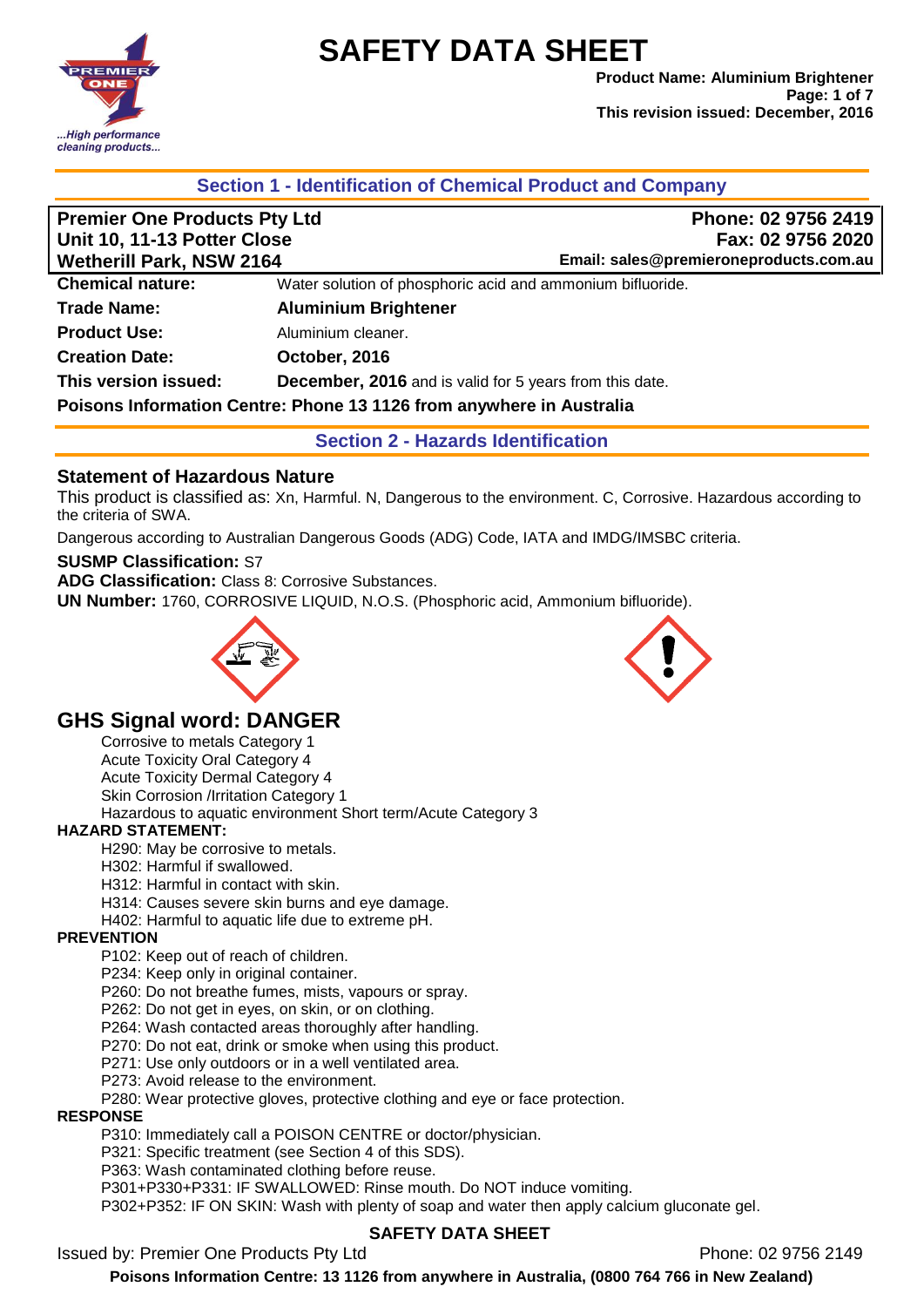

**Product Name: Aluminium Brightener Page: 2 of 7 This revision issued: December, 2016**

P304+P340: IF INHALED: Remove victim to fresh air and keep at rest in a position comfortable for breathing. P305+P351+P338: IF IN EYES: Rinse cautiously with water for several minutes. Remove contact lenses, if present and easy to do. Continue rinsing.

P390: Absorb spillage to prevent material damage.

P370+P378: Not combustible. Use extinguishing media suited to burning materials. Water fog or fine spray is the preferred medium for large fires.

#### **STORAGE**

P405: Store locked up.

P406: Store in corrosive resistant container with a resistant inner liner.

P402+P404: Store in a dry place. Store in a closed container.

#### **DISPOSAL**

P501: If they can not be recycled, dispose of contents to an approved waste disposal plant and containers to landfill (see Section 13 of this SDS).

### **Emergency Overview**

### **Physical Description & Colour**: White milky liquid.

#### **Odour:** No odour.

**Major Health Hazards:** causes burns, harmful by inhalation, in contact with skin, and if swallowed. Note: in this context, Hydrofluoric acid includes ammonium bifluoride.

Hydrofluoric acid burns are a unique clinical entity. Dilute solutions deeply penetrate before dissociating, thus causing delayed injury and symptoms. Burns to the fingers and nail beds may leave the overlying nails intact.

The vast majority of cases involve only small areas of exposure, usually on the digits.

Solutions of less than 7% may take several hours before onset of symptoms, resulting in delayed presentation, deeper penetration of the undissociated HF acid, and a more severe burn.

SWA has a publication available, and it can be found at

http://www.safeworkaustralia.gov.au/sites/swa/about/publications/pages/gm1989hydrogenfluoride

| <b>Section 3 - Composition/Information on Ingredients</b> |               |        |                                |         |
|-----------------------------------------------------------|---------------|--------|--------------------------------|---------|
| Ingredients                                               | <b>CAS No</b> | Conc,% | TWA $(mg/m^3)$ STEL $(mg/m^3)$ |         |
| Phosphoric acid                                           | 7664-38-2     | 28     |                                |         |
| Ammonium bifluoride                                       | 1341-49-7     | 5      | 2.6                            | Peak    |
| Butyl icinol                                              | 111-76-2      | $3-6$  | 96.9                           | 242     |
| Other non hazardous ingredients                           | secret        | to 100 | not set                        | not set |

This is a commercial product whose exact ratio of components may vary slightly. Minor quantities of other non hazardous ingredients are also possible.

The SWA TWA exposure value is the average airborne concentration of a particular substance when calculated over a normal 8 hour working day for a 5 day working week. The STEL (Short Term Exposure Limit) is an exposure value that may be equalled (but should not be exceeded) for no longer than 15 minutes and should not be repeated more than 4 times per day. There should be at least 60 minutes between successive exposures at the STEL. The term "peak "is used when the TWA limit, because of the rapid action of the substance, should never be exceeded, even briefly.

### **Section 4 - First Aid Measures**

### **General Information:**

You should call The Poisons Information Centre if you feel that you may have been poisoned, burned or irritated by this product. The number is 13 1126 from anywhere in Australia (0800 764 766 in New Zealand) and is available at all times. Have this SDS with you when you call.

Before using this product, obtain a supply of calcium gluconate gel and leave it in an unlocked medicine cabinet near where this product will be used.

Gently massage a liberal quantity of calcium gluconate gel if available or prepare at site by adding 10 mL of 10% calcium gluconate injectable solution to 30 mL of KY jelly or other water soluble gel. Do not use calcium chloride as it causes skin necrosis). Apply gel every 15 minutes and massage continuously until pain subsides and/or redness disappears or until medical attention becomes available. It is recommended the applier wear chemical protective gloves, (e.g. butyl rubber gloves).

Medical attention must be provided immediately.

### **SAFETY DATA SHEET**

Issued by: Premier One Products Pty Ltd **Phone: 02 9756 2149** Phone: 02 9756 2149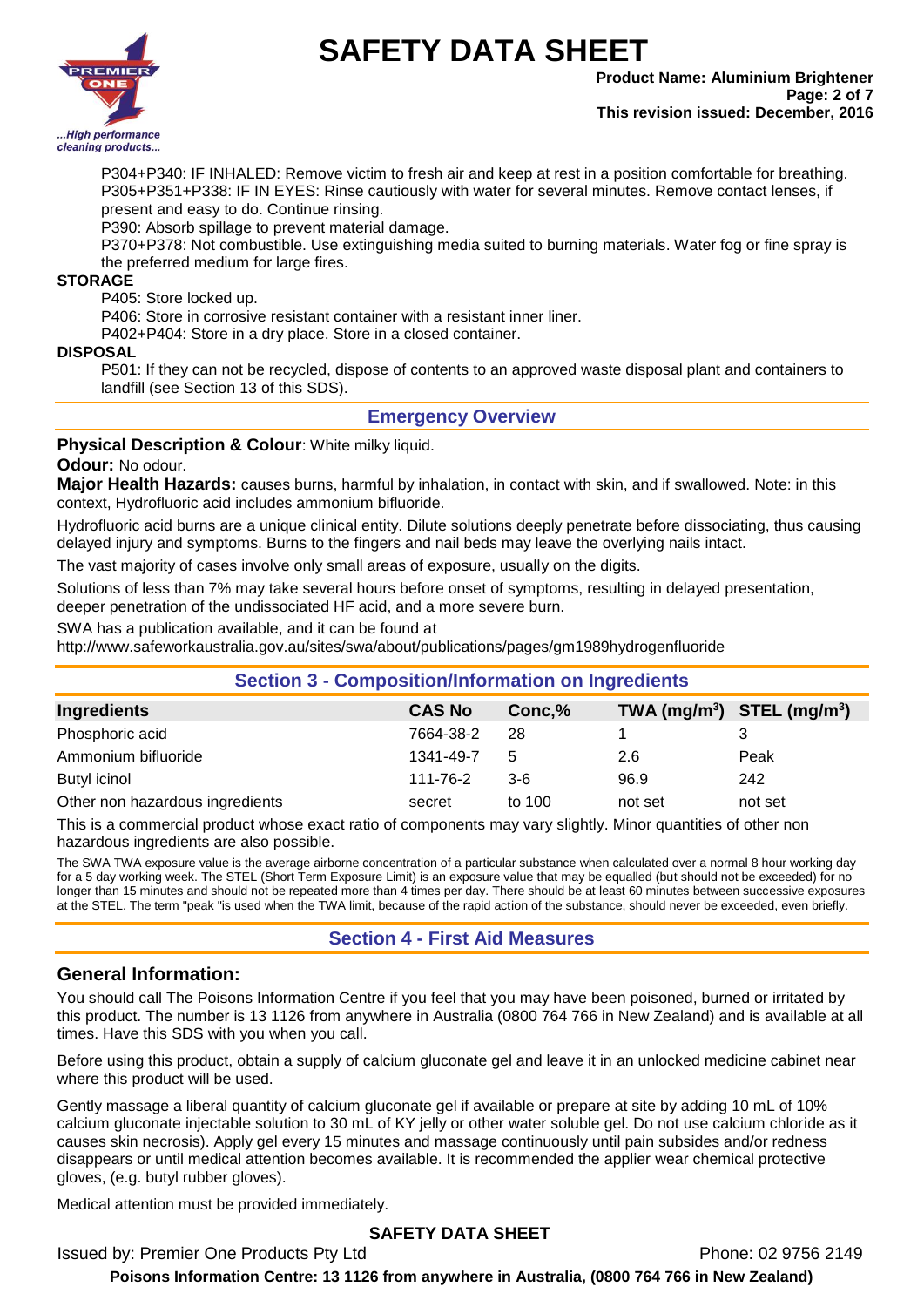

**Product Name: Aluminium Brightener Page: 3 of 7 This revision issued: December, 2016**

Exposure to low concentrations may be followed by a delayed onset of symptoms; seek immediate medical attention for all exposures to any concentration of hydrofluoric acid.

**Inhalation:** If symptoms of poisoning become evident, contact a Poisons Information Centre, or call a doctor at once. Remove source of contamination or move victim to fresh air. If breathing is difficult, oxygen may be beneficial if administered by trained personnel, preferably on a doctor's advice. DO NOT allow victim to move about unnecessarily. Symptoms of pulmonary oedema can be delayed up to 48 hours after exposure.

**Skin Contact:** If skin contact occurs, immediately remove contaminated clothing. Wash skin thoroughly under running water, then liberally apply calcium gluconate gel and contact the Poisons Information Centre urgently.

**Eye Contact:** Immediately flush the contaminated eye(s) with lukewarm, gently flowing water for at least 20-30 minutes, by the clock, while holding the eyelid(s) open. Neutral saline solution may be used as soon as it is available. DO NOT INTERRUPT FLUSHING. If necessary, keep emergency vehicle waiting (show paramedics this MSDS and take their advice). Take care not to rinse contaminated water into the unaffected eye or onto face. If irritation persists, repeat flushing. Call a Poisons Information Centre or a doctor urgently. Take special care if exposed person is wearing contact lenses.

**Ingestion:** If swallowed, do NOT induce vomiting; rinse mouth thoroughly with water and contact a Poisons Information Centre. Urgent hospital treatment is likely to be needed. Give activated charcoal if instructed. Seek urgent medical attention. Note comments above about calcium gluconate treatment.

## **Section 5 - Fire Fighting Measures**

**Fire and Explosion Hazards**: The major hazard in fires is usually inhalation of heated and toxic or oxygen deficient (or both), fire gases. There is little risk of an explosion from this product if commercial quantities are involved in a fire.

Only small quantities of decomposition products are expected from this product at temperatures normally achieved in a fire. This will only occur after heating to dryness.

Fire decomposition products from this product may be toxic if inhaled. Take appropriate protective measures.

**Extinguishing Media:** Not combustible. Use extinguishing media suited to burning materials. Water fog or fine spray is the preferred medium for large fires. Try to contain spills, minimise spillage entering drains or water courses. **Fire Fighting:** If a significant quantity of this product is involved in a fire, call the fire brigade. There is little danger of a violent reaction or explosion if significant quantities of this product are involved in a fire. Recommended personal protective equipment is liquid-tight chemical protective clothing and breathing apparatus.

| <b>Flash point:</b>              | Does not burn.                  |
|----------------------------------|---------------------------------|
| <b>Upper Flammability Limit:</b> | Does not burn.                  |
| <b>Lower Flammability Limit:</b> | Does not burn.                  |
| <b>Autoignition temperature:</b> | Not applicable - does not burn. |
| <b>Flammability Class:</b>       | Does not burn.                  |
|                                  |                                 |

### **Section 6 - Accidental Release Measures**

**Accidental release:** In the event of a major spill, prevent spillage from entering drains or water courses. Evacuate the spill area and deny entry to unnecessary and unprotected personnel. Immediately call the Fire Brigade. Wear full protective chemically resistant clothing including eye/face protection, gauntlets and self contained breathing apparatus. See below under Personal Protection regarding Australian Standards relating to personal protective equipment. Suitable materials for protective clothing include rubber, PVC, Viton, Nitrile. Eye/face protective equipment should comprise as a minimum, protective goggles. If there is a significant chance that vapours or mists are likely to build up in the cleanup area, we recommend that you use a respirator. Usually, no respirator is necessary when using this product. However, if you have any doubts consult the Australian Standard mentioned below (section 8). Otherwise, not normally necessary.

Stop leak if safe to do so, and contain spill. Absorb onto sand, vermiculite or other suitable absorbent material. If spill is too large or if absorbent material is not available, try to create a dike to stop material spreading or going into drains or waterways. Because of the corrosiveness of this product, special personal care should be taken in any cleanup operation. Sweep up and shovel or collect recoverable product into labelled containers for recycling or salvage, and dispose of promptly. Recycle containers wherever possible after careful cleaning. After spills, wash area preventing runoff from entering drains. If a significant quantity of material enters drains, advise emergency services. Contaminated area may be neutralised by washing with weak or dilute alkali. Baking soda, washing soda and limestone are suitable. This material may be suitable for approved landfill. Ensure legality of disposal by consulting regulations prior to disposal. Thoroughly launder protective clothing before storage or re-use. Advise laundry of nature of contamination when sending contaminated clothing to laundry.

### **SAFETY DATA SHEET**

Issued by: Premier One Products Pty Ltd **Phone: 02 9756 2149** Phone: 02 9756 2149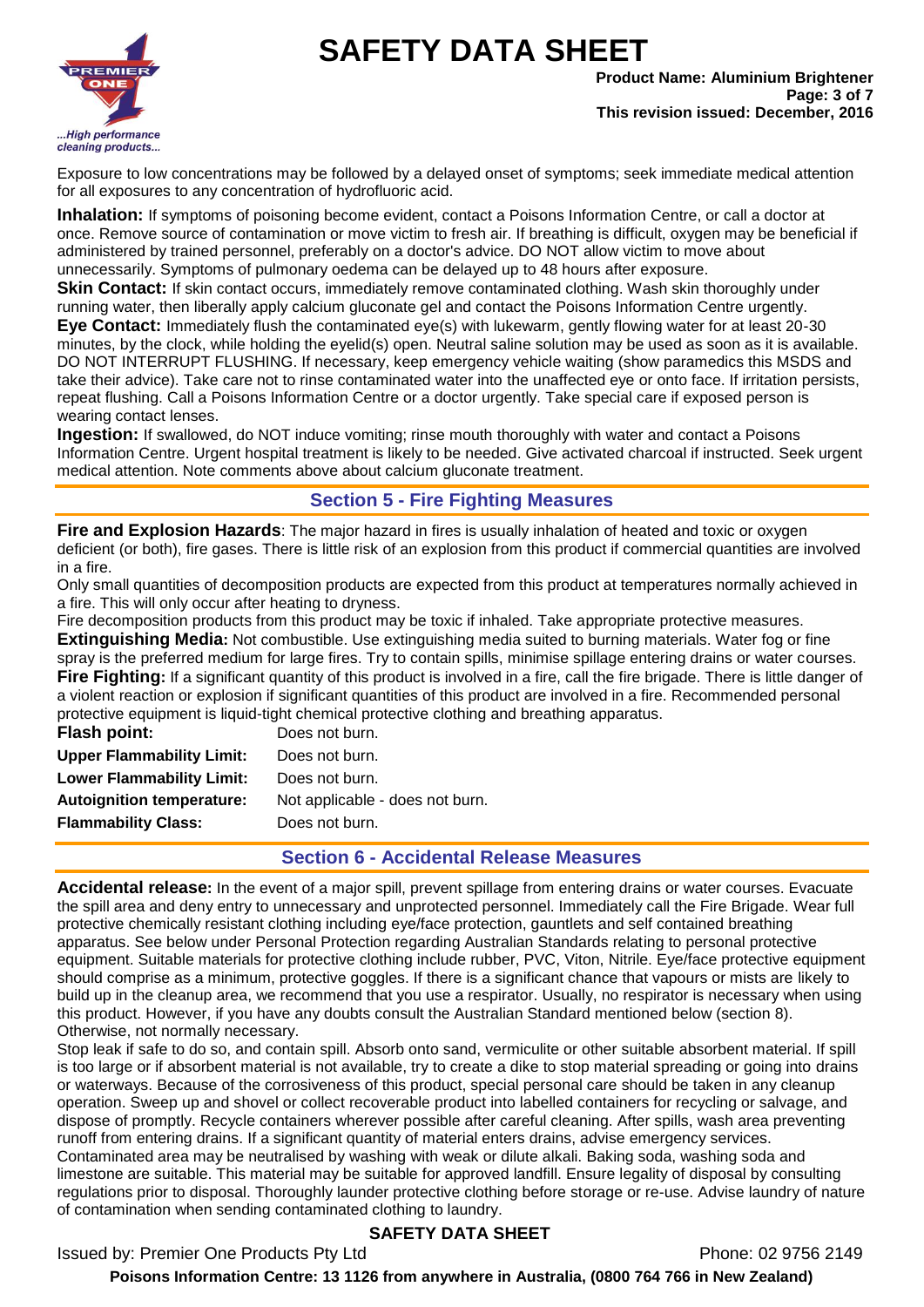

**Product Name: Aluminium Brightener Page: 4 of 7 This revision issued: December, 2016**

### **Section 7 - Handling and Storage**

**Handling:** Keep exposure to this product to a minimum, and minimise the quantities kept in work areas. Check Section 8 of this SDS for details of personal protective measures, and make sure that those measures are followed. The measures detailed below under "Storage" should be followed during handling in order to minimise risks to persons using the product in the workplace. Also, avoid contact or contamination of product with incompatible materials listed in Section 10.

**Storage:** This product is a Scheduled Poison. Observe all relevant regulations regarding sale, transport and storage of this schedule of poison. Store in a cool, well ventilated area. Check containers periodically for corrosion and leaks. Containers should be kept closed in order to minimise contamination. Make sure that the product does not come into contact with substances listed under "Incompatibilities" in Section 10. If you keep more than 10000kg or L of Dangerous Goods of Packaging Group III, you may be required to license the premises or notify your Dangerous Goods authority. If you have any doubts, we suggest you contact your Dangerous Goods authority in order to clarify your obligations. Check packaging - there may be further storage instructions on the label.

### **Section 8 - Exposure Controls and Personal Protection**

The following Australian Standards will provide general advice regarding safety clothing and equipment:

Respiratory equipment: **AS/NZS 1715**, Protective Gloves: **AS 2161**, Occupational Protective Clothing: AS/NZS 4501 set 2008, Industrial Eye Protection: **AS1336** and **AS/NZS 1337**, Occupational Protective Footwear: **AS/NZS2210**.

| TWA ( $mg/m3$ ) | $STEL$ (mg/m <sup>3</sup> ) |
|-----------------|-----------------------------|
|                 |                             |
| 2.6             | Peak                        |
| 96.9            | 242                         |
|                 |                             |

No special equipment is usually needed when occasionally handling small quantities. The following instructions are for bulk handling or where regular exposure in an occupational setting occurs without proper containment systems.

**Ventilation:** This product should only be used in a well ventilated area. If natural ventilation is inadequate, use of a fan is suggested.

**Eye Protection:** Your eyes must be completely protected from this product by splash resistant goggles with face shield. All surrounding skin areas must be covered. Emergency eye wash facilities must also be available in an area close to where this product is being used.

**Skin Protection:** Because of the dangerous nature of this product, make sure that all skin areas are completely covered by impermeable gloves, overalls, hair covering, apron and face shield. See below for suitable material types. **Protective Material Types:** We suggest that protective clothing be made from the following materials: rubber, PVC, Viton, nitrile.

**Respirator:** Usually, no respirator is necessary when using this product. However, if you have any doubts consult the Australian Standard mentioned above.

Safety deluge showers should, if practical, be provided near to where this product is being handled commercially.

### **Section 9 - Physical and Chemical Properties:**

| <b>Physical Description &amp; colour:</b> | White Milky Liquid.                       |
|-------------------------------------------|-------------------------------------------|
| Odour:                                    | No odour.                                 |
| <b>Boiling Point:</b>                     | Approximately 100°C at 100kPa.            |
| <b>Freezing/Melting Point:</b>            | Below 0°C.                                |
| <b>Volatiles:</b>                         | Water component.                          |
| <b>Vapour Pressure:</b>                   | 2.37 kPa at 20°C (water vapour pressure). |
| <b>Vapour Density:</b>                    | As for water.                             |
| <b>Specific Gravity:</b>                  | No data.                                  |
| <b>Water Solubility:</b>                  | Completely soluble in water.              |
| pH:                                       | About 13                                  |
| <b>Volatility:</b>                        | No data.                                  |
| <b>Odour Threshold:</b>                   | No data.                                  |
| <b>Evaporation Rate:</b>                  | As for water.                             |
| <b>Coeff Oil/water Distribution:</b>      | No data                                   |
| <b>Autoignition temp:</b>                 | Not applicable - does not burn.           |

### **SAFETY DATA SHEET**

Issued by: Premier One Products Pty Ltd **Phone: 02 9756 2149** Phone: 02 9756 2149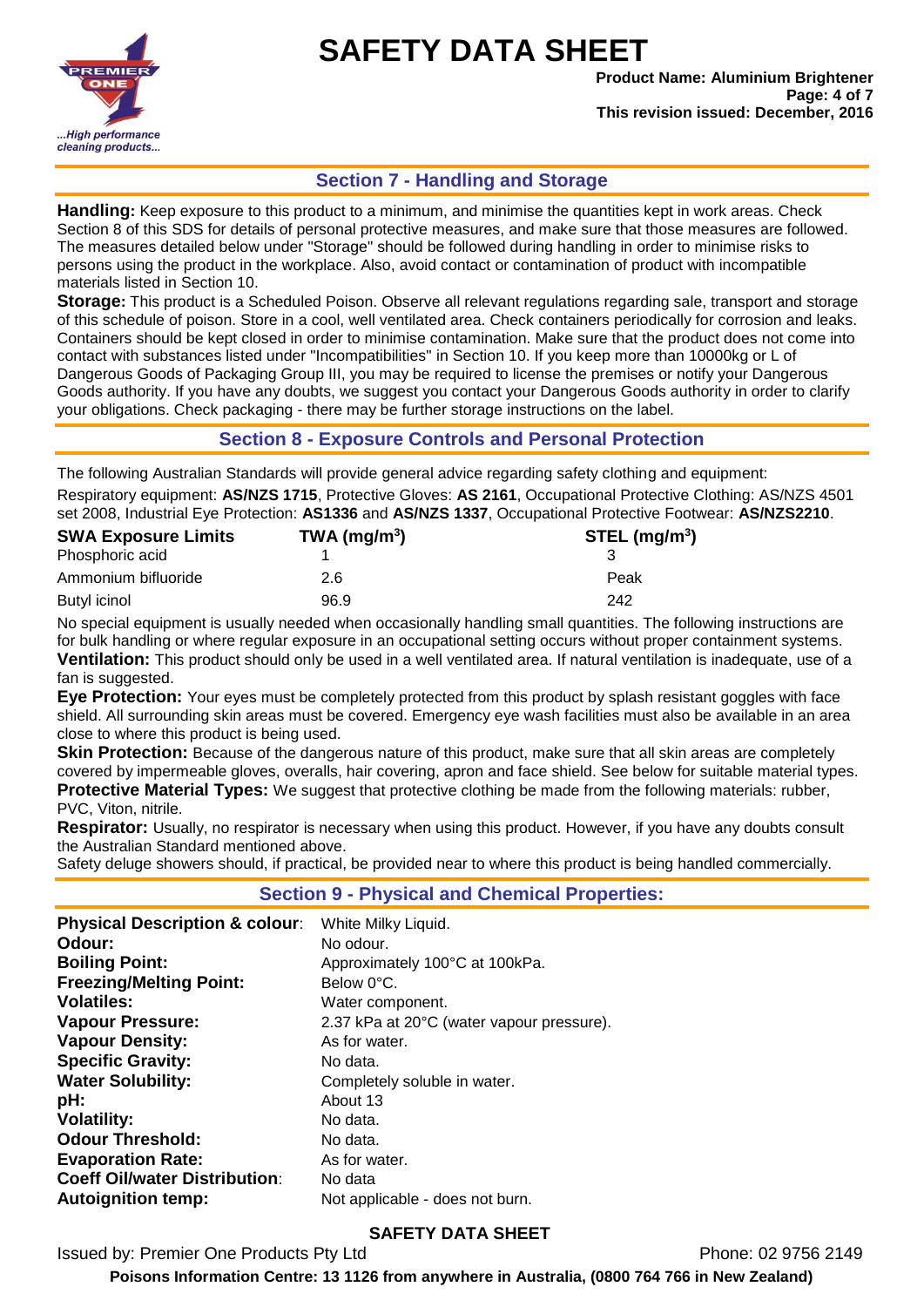

**Product Name: Aluminium Brightener Page: 5 of 7 This revision issued: December, 2016**

### **Section 10 - Stability and Reactivity**

**Reactivity:** Most strong acids react with inorganic and organic bases such as amines to form salts. They also react with many metals liberating hydrogen gas. These reactions are often rapid and sometimes liberate much heat. They can also decompose many organic materials such as esters, in a reaction called hydrolysis.

**Conditions to Avoid:** Keep containers tightly closed.

**Incompatibilities:** bases, zinc, tin, aluminium and their alloys.

**Fire Decomposition:** Only small quantities of decomposition products are expected from this product at temperatures normally achieved in a fire. This will only occur after heating to dryness. Combustion forms carbon dioxide, and if incomplete, carbon monoxide and possibly smoke. Water is also formed. May form nitrogen and its compounds, and under some circumstances, oxides of nitrogen. Occasionally hydrogen cyanide gas in reducing atmospheres. May form oxides of phosphorus and other phosphorus compounds. May form hydrogen fluoride gas and other compounds of fluorine. Carbon monoxide poisoning produces headache, weakness, nausea, dizziness, confusion, dimness of vision, disturbance of judgment, and unconsciousness followed by coma and death. **Polymerisation:** This product will not undergo polymerisation reactions.

### **Section 11 - Toxicological Information**

# **Local Effects:**

**Target Organs:** There is no data to hand indicating any particular target organs.

### **Classification of Hazardous Ingredients**

| Ingredient                                | <b>Risk Phrases</b>                                     |
|-------------------------------------------|---------------------------------------------------------|
| Phosphoric Acid                           | Conc>=25%: C; R34                                       |
| Skin corrosion - category 1B<br>$\bullet$ |                                                         |
| Ammonium Bifluoride                       | >=1%Conc<10%: C; R34; R22                               |
| Acute toxicity - category 3<br>$\bullet$  |                                                         |
| Skin corrosion - category 1B<br>$\bullet$ |                                                         |
| Butyl Icinol                              | No risk phrases at concentrations found in this product |
| Acute toxicity - category 4               |                                                         |
| Acute toxicity - category 4               |                                                         |
| Acute toxicity - category 4<br>$\bullet$  |                                                         |
| Eye irritation - category 2<br>$\bullet$  |                                                         |
| Skin irritation - category 2<br>$\bullet$ |                                                         |

**Potential Health Effects**

### **Inhalation:**

**Short Term Exposure:** Available data shows that this product is harmful, but symptoms are not available. In addition product may be mildly irritating, although unlikely to cause anything more than mild transient discomfort. If liquid enters nasal passages, it will cause pain and burn nasal membranes. Patients with inhalation burns may develop acute pulmonary oedema.

**Long Term Exposure:** No data for health effects associated with long term inhalation.

# **Skin Contact:**

**Short Term Exposure:** Concentrated hydrofluoric acid solutions cause immediate pain and produce surface burns similar to those produced by other common acids (e.g., erythema, blistering & necrosis). Pain typically is described as deep, burning, or throbbing and often is disproportionate to apparent skin involvement.

Solutions of less than 7% may take several hours before onset of symptoms, resulting in delayed presentation, deeper penetration of the undissociated HF acid, and a more severe burn.

**Long Term Exposure:** No data for health effects associated with long term skin exposure.

# **Eye Contact:**

**Short Term Exposure:** This product is corrosive to eyes. It will cause severe pain, and corrosion of the eye and surrounding facial tissues. Unless exposure is quickly treated, permanent blindness and facial scarring is likely. **Long Term Exposure:** No data for health effects associated with long term eye exposure.

# **SAFETY DATA SHEET**

Issued by: Premier One Products Pty Ltd **Phone: 02 9756 2149** Phone: 02 9756 2149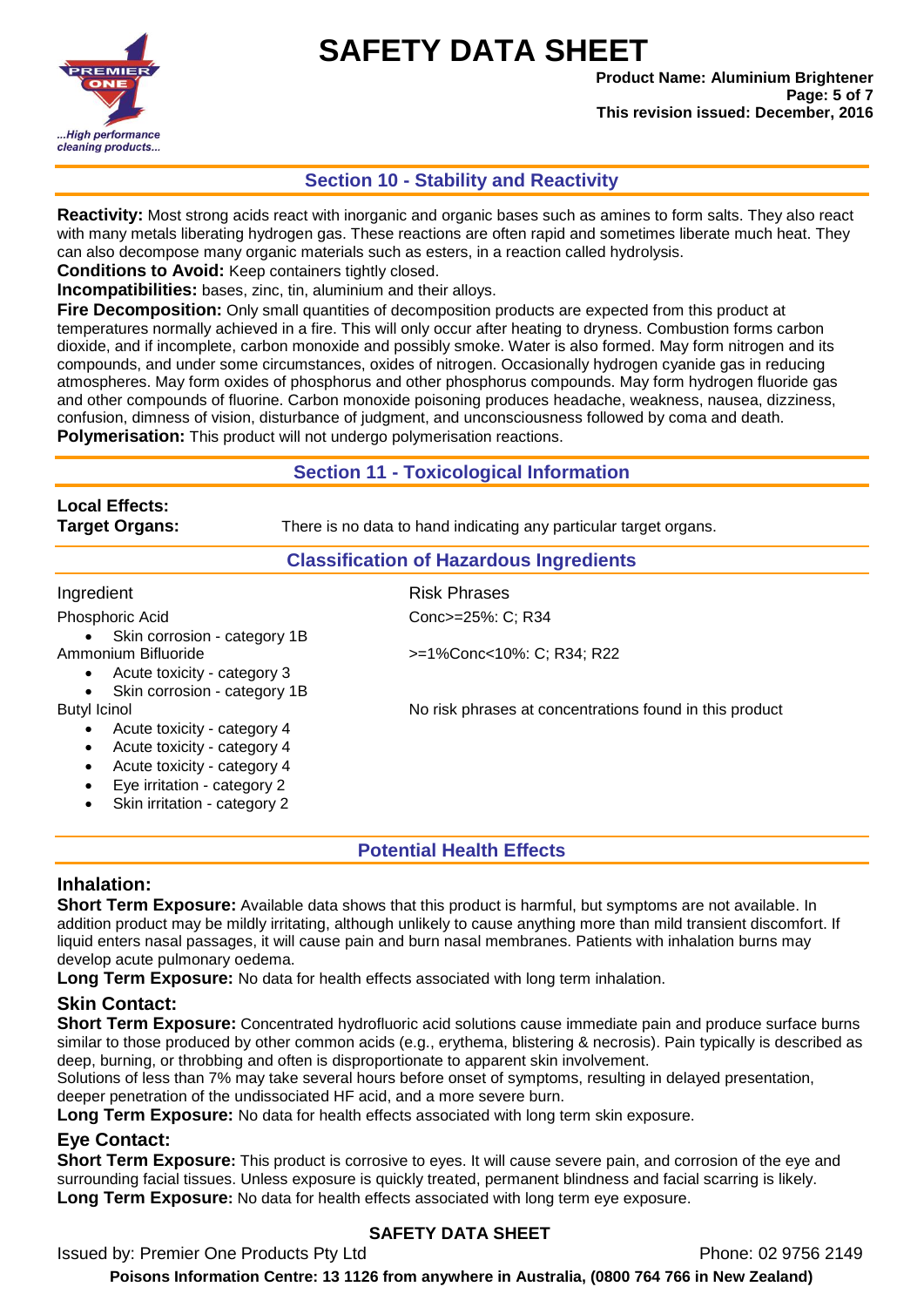

### **Ingestion:**

**Short Term Exposure:** Mild poisoning causes nausea, vomiting, diarrhoea and abdominal pain. Blood may be vomited. Severe poisoning causes shock, blurred vision, muscle spasm, shallow breathing and convulsions. Kidney failure may occur later.

**Long Term Exposure:** Intake of more than 6 mg of fluorine per day may result in fluorosis, bone and joint damage. Hypocalcemia and hypomagnesemia can occur from absorption of fluoride ion into blood stream.

### **Carcinogen Status:**

**SWA:** No significant ingredient is classified as carcinogenic by SWA.

**NTP:** No significant ingredient is classified as carcinogenic by NTP.

**IARC:** Butyl Icinol is Class 3 - unclassifiable as to carcinogenicity to humans.

See the IARC website for further details. A web address has not been provided as addresses frequently change.

### **Section 12 - Ecological Information**

Salts, acids and bases are typically diluted and neutralised when released to the environment in small quantities. However, until diluted or neutralised it will kill all aquatic organisms it contacts due to extreme pH.

### **Section 13 - Disposal Considerations**

**Disposal:** This product may be recycled if unused, or if it has not been contaminated so as to make it unsuitable for its intended use. If it has been contaminated, it may be possible to separate the contamination in some way. Only if neither of these options is suitable, we suggest that you contact a specialist disposal company to arrange disposal, but we recommend that it be neutralised in a controlled manner before disposal.

### **Section 14 - Transport Information**

### **Dangerous according to Australian Dangerous Goods (ADG) Code, IATA and IMDG/IMSBC criteria.**

**UN Number:** 1760, CORROSIVE LIQUID, N.O.S. (Phosphoric acid, Ammonium bifluoride). **Hazchem Code:** 2X **Special Provisions:** 223, 274 **Limited quantities:** ADG 7 specifies a Limited Quantity value of 5 L for this class of product. **Dangerous Goods Class:** Class 8: Corrosive Substances. **Packing Group:** III **Packing Instruction:** P001, IBC03, LP01

Class 8 Corrosive Substances shall not be loaded in the same vehicle or packed in the same freight container with Classes 1 (Explosives), 4.3 (Dangerous When Wet Substances), 5.1 (Oxidising Agents), 5.2 (Organic Peroxides), 6 (Toxic Substances where the Toxic Substances are cyanides and the Corrosives are acids), 7 (Radioactive Substances), Foodstuffs and foodstuff empties. They may however be loaded in the same vehicle or packed in the same freight container with Classes 2.1 (Flammable Gases), 2.2 (Non-Flammable, Non-Toxic Gases), 2.3 (Poisonous Gases), 3 (Flammable liquids), 4.1 (Flammable Solids), 4.2 (Spontaneously Combustible Substances), 6 (Toxic Substances except where the Toxic Substances are cyanides and the Corrosives are acids) and 9 (Miscellaneous Dangerous Goods).

# **Section 15 - Regulatory Information**

**AICS:** All of the significant ingredients in this formulation are compliant with NICNAS regulations. The following ingredients: Phosphoric acid, Ammonium bifluoride, Butyl icinol, are mentioned in the SUSMP.

### **Section 16 - Other Information**

### **This SDS contains only safety-related information. For other data see product literature.**

| <b>Acronyms:</b>  |                                                                                     |
|-------------------|-------------------------------------------------------------------------------------|
| <b>ADG Code</b>   | Australian Code for the Transport of Dangerous Goods by Road and Rail (7th edition) |
| <b>AICS</b>       | Australian Inventory of Chemical Substances                                         |
| <b>SWA</b>        | Safe Work Australia, formerly ASCC and NOHSC                                        |
| <b>CAS number</b> | <b>Chemical Abstracts Service Registry Number</b>                                   |

# **SAFETY DATA SHEET**

Issued by: Premier One Products Pty Ltd **Phone: 02 9756 2149** Phone: 02 9756 2149 **Poisons Information Centre: 13 1126 from anywhere in Australia, (0800 764 766 in New Zealand)**